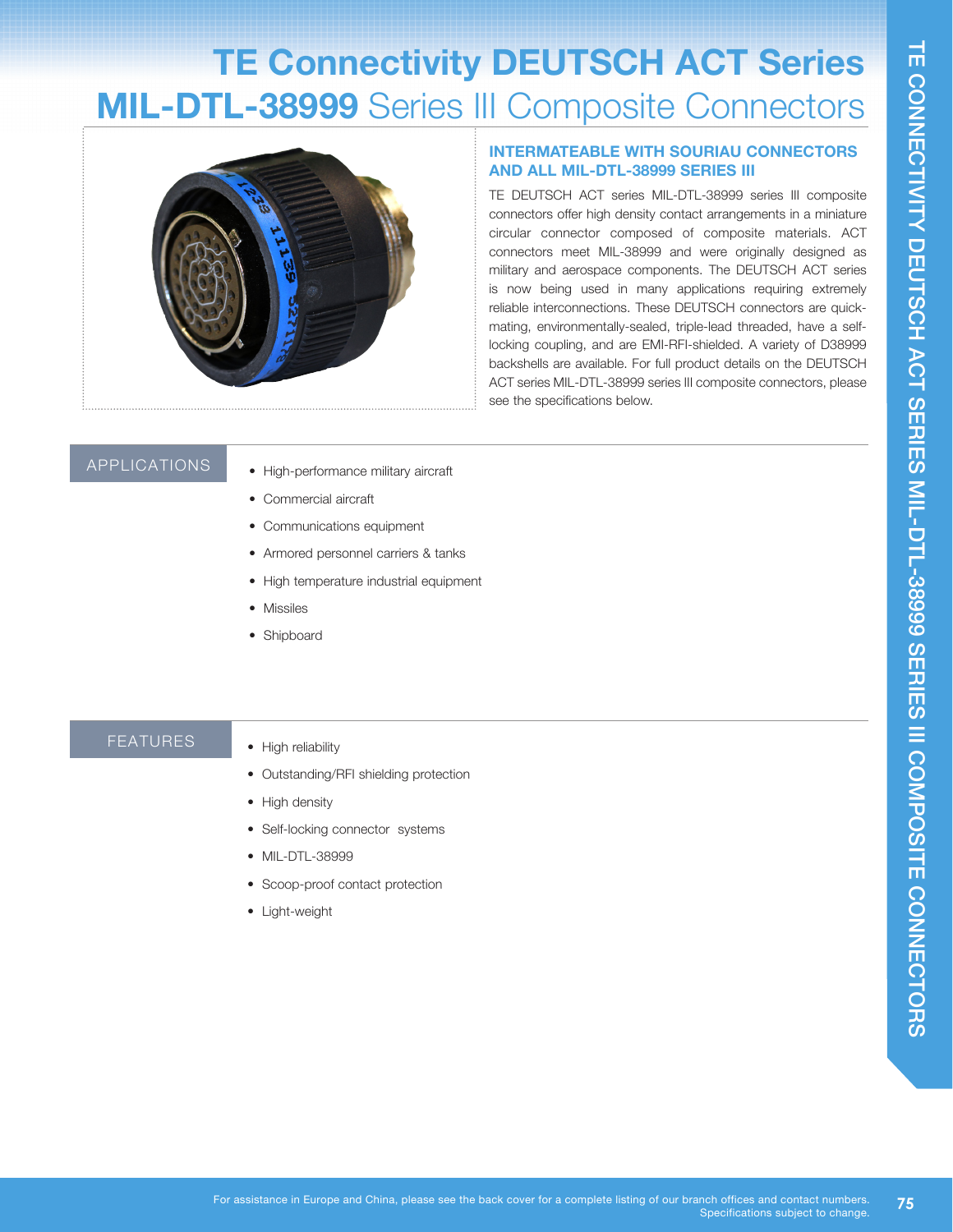## **MATERIALS AND FINISHES**

|                                                         | <b>TECHNICAL</b><br>SPECIFICATIONS                             |                                 | <b>MATERIALS AND FINISHES</b>                                                                |                                                                                                                                  |      |                                         |    |                                            |  |
|---------------------------------------------------------|----------------------------------------------------------------|---------------------------------|----------------------------------------------------------------------------------------------|----------------------------------------------------------------------------------------------------------------------------------|------|-----------------------------------------|----|--------------------------------------------|--|
|                                                         |                                                                | Shell                           | Composite                                                                                    |                                                                                                                                  |      |                                         |    |                                            |  |
| TE CONNECTIVITY DEUTSCH ACT SERIES MIL-DTL-38999 SERIES |                                                                | Shell Plating                   |                                                                                              | Electroless nickel and olive drab chromate over nickel                                                                           |      |                                         |    |                                            |  |
|                                                         |                                                                | Contacts                        | Copper alloy                                                                                 |                                                                                                                                  |      |                                         |    |                                            |  |
|                                                         |                                                                | <b>Contact Platings</b>         | 50u" gold plated                                                                             |                                                                                                                                  |      |                                         |    |                                            |  |
|                                                         |                                                                | Insulator                       | Rigid plastic dielectric                                                                     |                                                                                                                                  |      |                                         |    |                                            |  |
|                                                         |                                                                | Seals                           |                                                                                              | Fluorinated silicone based elastomer                                                                                             |      |                                         |    |                                            |  |
|                                                         |                                                                |                                 |                                                                                              |                                                                                                                                  |      |                                         |    |                                            |  |
|                                                         |                                                                | <b>ELECTRICAL DATA</b>          |                                                                                              |                                                                                                                                  |      |                                         |    |                                            |  |
|                                                         |                                                                | Wire Range Sizes                | 12-24AWG                                                                                     |                                                                                                                                  |      |                                         |    |                                            |  |
|                                                         |                                                                | Insulation Resistance           |                                                                                              | 5000 Megaohms minimum at 77°F (25°C)                                                                                             |      |                                         |    |                                            |  |
|                                                         |                                                                |                                 | Contact Resistance Of Mated Contacts End To End                                              |                                                                                                                                  |      |                                         |    |                                            |  |
|                                                         |                                                                |                                 | <b>CONTACT SIZE</b>                                                                          |                                                                                                                                  |      |                                         |    | MAXIMUM MILLIVOLT DROP                     |  |
|                                                         |                                                                |                                 | 22D                                                                                          |                                                                                                                                  |      |                                         | 40 |                                            |  |
|                                                         |                                                                |                                 | 20                                                                                           |                                                                                                                                  |      |                                         | 35 |                                            |  |
|                                                         |                                                                |                                 | 16                                                                                           |                                                                                                                                  | 25   |                                         |    |                                            |  |
|                                                         |                                                                |                                 | 12                                                                                           |                                                                                                                                  |      |                                         | 25 |                                            |  |
|                                                         |                                                                |                                 |                                                                                              |                                                                                                                                  |      |                                         |    |                                            |  |
|                                                         |                                                                | Test Voltage ac rms             |                                                                                              |                                                                                                                                  |      |                                         |    |                                            |  |
|                                                         |                                                                | <b>SERVICE</b><br><b>RATING</b> | <b>SEA LEVEL</b><br><b>MATED</b>                                                             | <b>UNMATED</b>                                                                                                                   |      | 100,000 FEET ALTITUDE<br><b>MATED</b>   |    | <b>UNMATED</b>                             |  |
|                                                         |                                                                | M                               | 1300                                                                                         | 1300                                                                                                                             |      | 800                                     |    | 200                                        |  |
|                                                         | N                                                              |                                 | 1000                                                                                         | 1000                                                                                                                             |      | 600                                     |    | 200                                        |  |
|                                                         |                                                                | $\overline{1}$                  | 1800                                                                                         | 1800                                                                                                                             | 1000 |                                         |    | 200                                        |  |
|                                                         |                                                                | $\,$ $\,$ $\,$                  | 2300                                                                                         | 2300                                                                                                                             |      | 1000                                    |    | 200                                        |  |
| COMPOSITE CONNECTORS                                    |                                                                | <b>Current Rating</b>           |                                                                                              |                                                                                                                                  |      |                                         |    |                                            |  |
|                                                         |                                                                | <b>WIRE SIZE</b>                | <b>CONTACT SIZE</b>                                                                          |                                                                                                                                  |      | MAX. CURRENT FOR<br><b>TEST IN AMPS</b> |    | POTENTIAL DROP MILLIVOLT<br>AT 77°F (25°C) |  |
|                                                         |                                                                | 24                              | 20                                                                                           |                                                                                                                                  |      | 3                                       |    | $<45$                                      |  |
|                                                         |                                                                | 20                              | 20                                                                                           |                                                                                                                                  |      | 7.5                                     |    | < 55                                       |  |
|                                                         |                                                                | 20                              | 16                                                                                           |                                                                                                                                  |      | 7.5                                     |    | <45                                        |  |
|                                                         |                                                                | 16<br>14                        | 16<br>12                                                                                     |                                                                                                                                  |      | 13<br>17                                |    | $50$<br>$<45$                              |  |
|                                                         |                                                                | 12                              | 12                                                                                           |                                                                                                                                  |      | 23                                      |    | $50$                                       |  |
|                                                         |                                                                | <b>MECHANICAL DATA</b>          |                                                                                              |                                                                                                                                  |      |                                         |    |                                            |  |
|                                                         |                                                                | Operating<br>Temperature        |                                                                                              | J - Olive drab composite -65°C to +175°C (-85°F to +347°F)<br>M - Electroless nickel composite -65°C to +200°C (-85°F to +392°F) |      |                                         |    |                                            |  |
|                                                         | Against sand, dust per MIL-STD-202 & ice resistance<br>Sealing |                                 |                                                                                              |                                                                                                                                  |      |                                         |    |                                            |  |
|                                                         |                                                                |                                 |                                                                                              |                                                                                                                                  |      |                                         |    |                                            |  |
| 76                                                      |                                                                |                                 | For assistance in North America: +1 800.675.1214 • www.peigenesis.com • sales@peigenesis.com |                                                                                                                                  |      |                                         |    |                                            |  |

### **ELECTRICAL DATA**

| Wire Range Sizes | 12-24AWG                                                   |
|------------------|------------------------------------------------------------|
|                  | Insulation Resistance 5000 Megaohms minimum at 77°F (25°C) |

#### Contact Resistance Of Mated Contacts End To End

| <b>CONTACT SIZE</b> | MAXIMUM MILLIVOLT DROP |  |  |
|---------------------|------------------------|--|--|
| 22D                 | 40                     |  |  |
| 20                  | 35                     |  |  |
| 16                  | 25                     |  |  |
| 12                  | 25                     |  |  |

#### Test Voltage ac rms

| <b>SERVICE</b> | <b>SEA LEVEL</b> |                | 100,000 FEET ALTITUDE |                |  |
|----------------|------------------|----------------|-----------------------|----------------|--|
| <b>RATING</b>  | <b>MATED</b>     | <b>UNMATED</b> | <b>MATED</b>          | <b>UNMATED</b> |  |
| M              | 1300             | 1300           | 800                   | 200            |  |
| N              | 1000             | 1000           | 600                   | 200            |  |
|                | 1800             | 1800           | 1000                  | 200            |  |
|                | 2300             | 2300           | 1000                  | 200            |  |

#### Current Rating

| <b>WIRE SIZE</b> | <b>CONTACT SIZE</b> | <b>MAX. CURRENT FOR</b><br><b>TEST IN AMPS</b> | POTENTIAL DROP MILLIVOLT<br>AT 77°F (25°C) |
|------------------|---------------------|------------------------------------------------|--------------------------------------------|
| 24               | 20                  | 3                                              | $<$ 45                                     |
| 20               | 20                  | 7.5                                            | < 55                                       |
| 20               | 16                  | 7.5                                            | $<$ 45                                     |
| 16               | 16                  | 13                                             | < 50                                       |
| 14               | 12                  | 17                                             | $<$ 45                                     |
| 12               | 12                  | 23                                             | < 50                                       |

## **MECHANICAL DATA**

| Operating   | J - Olive drab composite -65 $\degree$ C to +175 $\degree$ C (-85 $\degree$ F to +347 $\degree$ F)         |
|-------------|------------------------------------------------------------------------------------------------------------|
| Temperature | M - Electroless nickel composite -65 $\degree$ C to +200 $\degree$ C (-85 $\degree$ F to +392 $\degree$ F) |
| Sealing     | Against sand, dust per MIL-STD-202 & ice resistance                                                        |